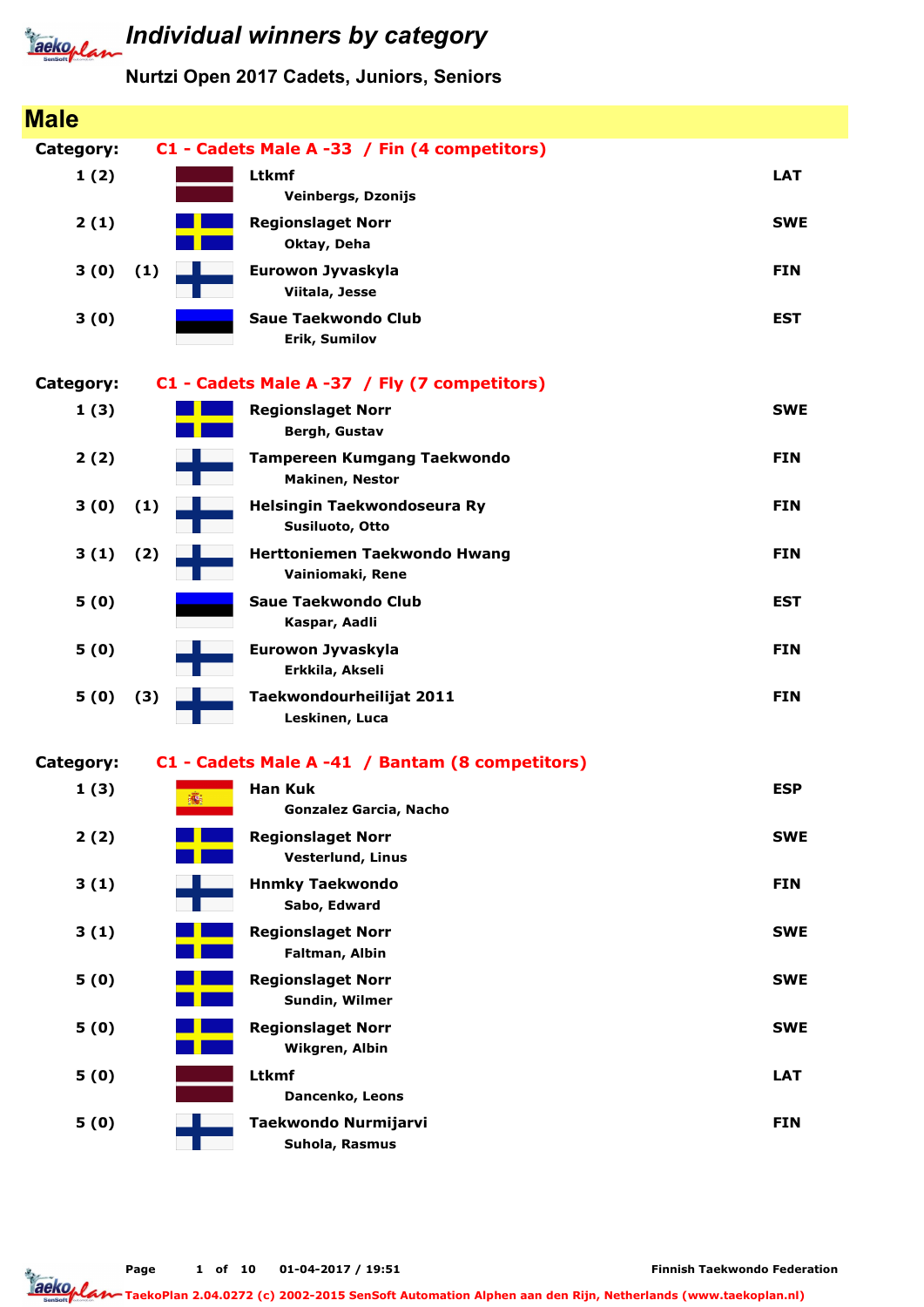

### Individual winners by category

#### Nurtzi Open 2017 Cadets, Juniors, Seniors

| <b>Male</b> |     |                                                           |            |
|-------------|-----|-----------------------------------------------------------|------------|
| Category:   |     | C1 - Cadets Male A -45 / Feather (11 competitors)         |            |
| 1(4)        |     | <b>Regionslaget Norr</b><br><b>Allerstrand, Moses</b>     | <b>SWE</b> |
| 2(3)        | 瓣   | <b>Han Kuk</b><br>Villa Aguilar, Adrian                   | <b>ESP</b> |
| 3(2)        |     | <b>Ltkmf</b><br>Mitroscenko, Aleksandrs                   | <b>LAT</b> |
| 3(1)        |     | Budokwai / Taekwondo Team Turku<br>Satamo, Veeti          | <b>FIN</b> |
| 5(0)        |     | <b>Yong Taekwondo</b><br>Lindgren, Leevi                  | <b>FIN</b> |
| 5(0)        | (3) | Budokwai / Taekwondo Team Turku<br><b>Mattsson, Rufus</b> | <b>FIN</b> |
| 5(0)        | (2) | Eurowon Jyvaskyla<br><b>Ulkuniemi, Miro</b>               | <b>FIN</b> |
| 5(0)        | (1) | Taekwondourheilijat 2011<br>Kopisto, Methasit             | <b>FIN</b> |
| 9(0)        |     | <b>Team Selfoss</b><br><b>Gudnason, Thorsteinn</b>        | <b>ISL</b> |
| 9(0)        |     | <b>Saue Taekwondo Club</b><br><b>Aleksandr, Muskevits</b> | <b>EST</b> |
| 9(0)        |     | Taekwondourheilijat 2011<br>Hulikkala, Lauri              | <b>FIN</b> |
| Category:   |     | C1 - Cadets Male A -49 / Light (5 competitors)            |            |
| 1(2)        |     | Budokwai / Taekwondo Team Turku<br>Salmenniemi, Sisu      | <b>FIN</b> |
| 2(2)        |     | Taekwondo Nurmijarvi<br>Enckell, Eljas                    | <b>FIN</b> |
| 3(0)        | (1) | <b>Regionslaget Norr</b><br>Molander, Hjalmar             | <b>SWE</b> |
| 3(0)        |     | <b>Regionslaget Norr</b><br>Westberg, Jarl                | <b>SWE</b> |
| 5(0)        |     | <b>Team Selfoss</b><br>Hjaltason, Natan                   | <b>ISL</b> |
| Category:   |     | C1 - Cadets Male A -53 / Welter (2 competitors)           |            |
| 1(1)        |     | Porvoon Taekwondoseura Ry<br>Halenius, Jimi               | <b>FIN</b> |
| 2(0)        |     | Keravan Taekwondoseura Ry<br>Ulvila, Tuukka               | <b>FIN</b> |
|             |     |                                                           |            |

Page 2 of 10 01-04-2017 / 19:51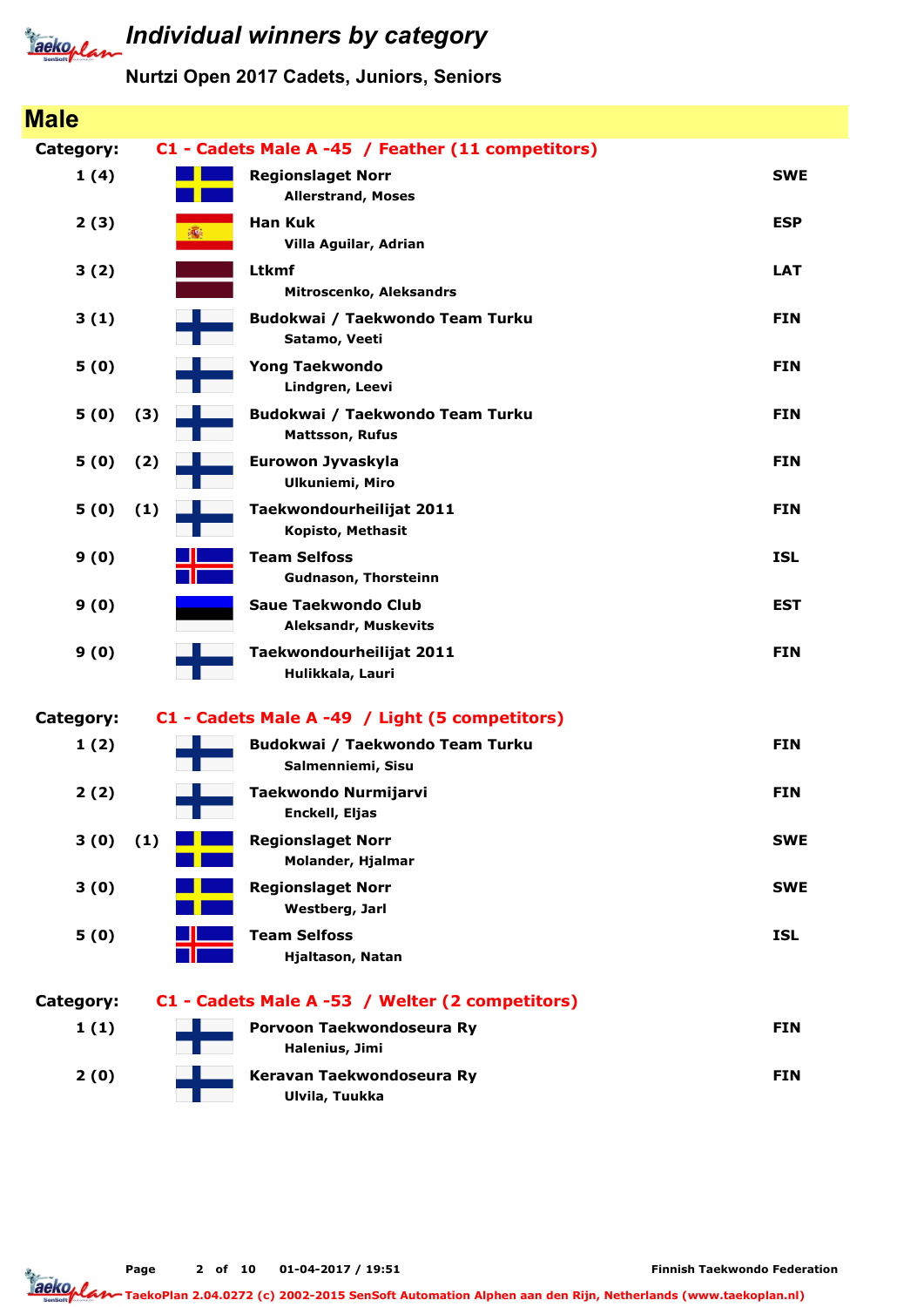### **Jacko, Land Individual winners by category**

### Nurtzi Open 2017 Cadets, Juniors, Seniors

| <b>Male</b> |     |                                                      |            |
|-------------|-----|------------------------------------------------------|------------|
| Category:   |     | C1 - Cadets Male A -65 / Light heavy (3 competitors) |            |
| 1(2)        |     | Taekwondourheilijat 2011<br>Quinones, Eddie          | <b>FIN</b> |
| 2(0)        |     | Taekwondourheilijat 2011<br>Mattila, Juri            | <b>FIN</b> |
| 3(0)        |     | <b>Doboksport Tampere</b><br>Narhi, Roni             | <b>FIN</b> |
| Category:   |     | B1 - Juniors Male A -48 / Fly (6 competitors)        |            |
| 1(3)        |     | <b>Regionslaget Norr</b><br>Al Damanhouri, Ahmad     | <b>SWE</b> |
| 2(1)        | (1) | <b>Regionslaget Norr</b><br>Ronnholm, Isak           | <b>SWE</b> |
| 3(1)        |     | Eurowon Jyvaskyla<br>Veckman, Aleksi                 | <b>FIN</b> |
| 3(0)        | (2) | <b>Regionslaget Norr</b><br>Eltoum, Hamdan           | <b>SWE</b> |
| 5(0)        |     | <b>Tampereen Kumgang Taekwondo</b><br>Makinen, Oskar | <b>FIN</b> |
| 5(0)        |     | Budokwai / Taekwondo Team Turku<br>Rautsala, Michael | <b>FIN</b> |
| Category:   |     | B1 - Juniors Male A -55 / Feather (3 competitors)    |            |
| 1(1)        |     | Taekwondo Nurmijarvi<br>Viinanen, Oskari             | <b>FIN</b> |
| 2(1)        | 痛   | <b>Han Kuk</b><br><b>Gonzalez Garcia, Pablo</b>      | <b>ESP</b> |
| 3(0)        |     | Budokwai / Taekwondo Team Turku<br>Helle, Santeri    | <b>FIN</b> |
| Category:   |     | B1 - Juniors Male A -59 / Light (4 competitors)      |            |
| 1(2)        | 瓣   | <b>Han Kuk</b><br>Hernandez Vazquez, Alejandro       | <b>ESP</b> |
| 2(1)        |     | <b>Tampereen Kumgang Taekwondo</b><br>Mimouni, Kamal | <b>FIN</b> |
| 3(0)        |     | <b>Ulvilan Taekwondo Ry</b><br>Ilkka, Lenni          | <b>FIN</b> |
| 3(0)        |     | Mikkelin Taekwondo Ry<br>Jokisalo, Marco             | <b>FIN</b> |

Page 3 of 10 01-04-2017 / 19:51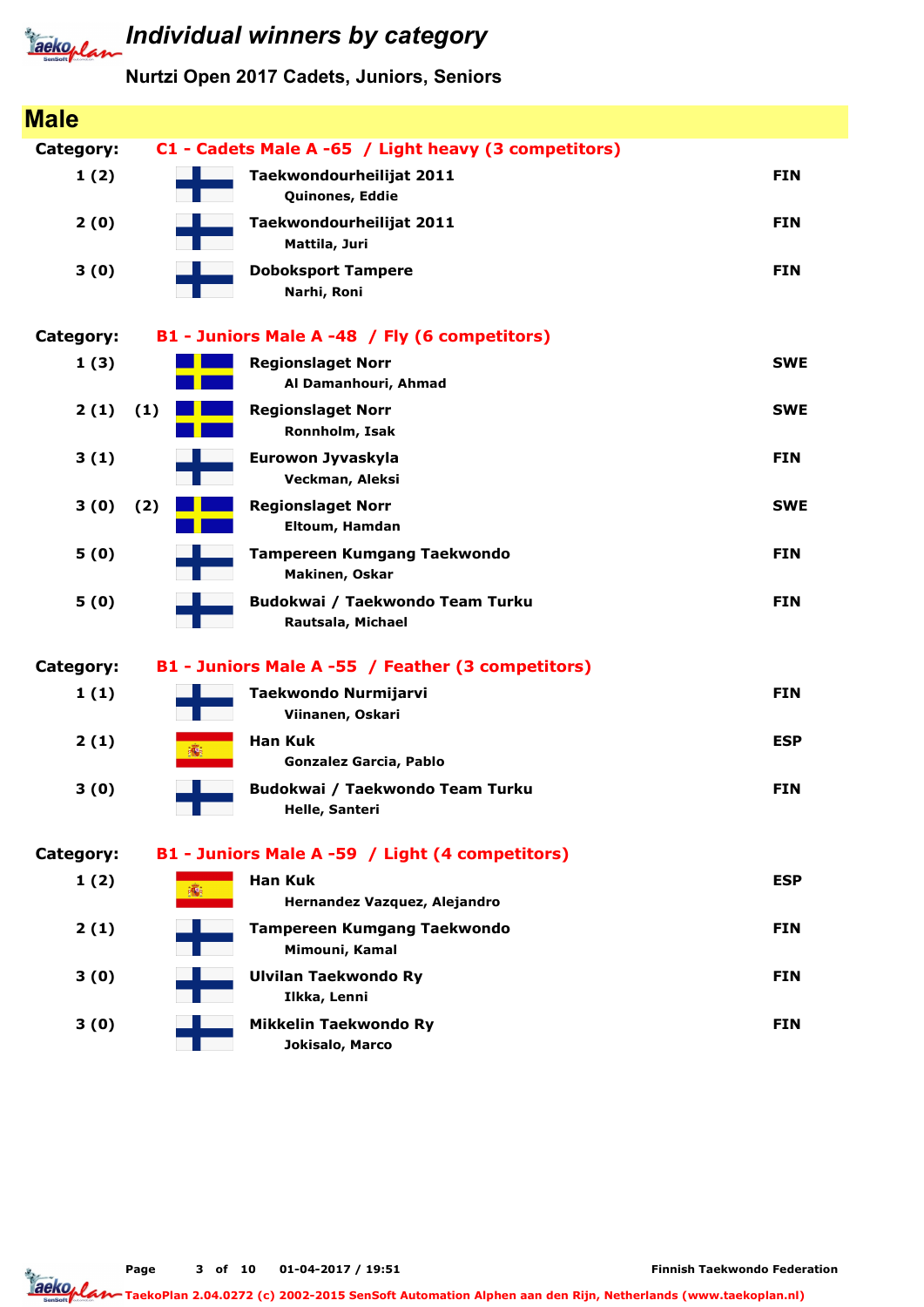

| <b>Male</b>      |     |                                                        |            |
|------------------|-----|--------------------------------------------------------|------------|
| Category:        |     | B1 - Juniors Male A -63 / Welter (3 competitors)       |            |
| 1(2)             |     | Budokwai / Taekwondo Team Turku<br>Saarinen, Niko      | <b>FIN</b> |
| 2(0)             |     | <b>Herttoniemen Taekwondo Hwang</b><br>Moazezi, Chia   | <b>FIN</b> |
| 3(0)             |     | <b>Ikaalisten Urheilijat</b><br>Wichachu, Chinnaphat   | <b>FIN</b> |
| <b>Category:</b> |     | B1 - Juniors Male A -68 / Light Middle (7 competitors) |            |
| 1(3)             |     | <b>Team Selfoss</b><br>Halldorsson, Brynjar            | <b>ISL</b> |
| 2(2)             |     | Budokwai / Taekwondo Team Turku<br>Saarinen, Otso      | <b>FIN</b> |
| 3(1)             | (2) | <b>Team Selfoss</b><br>Svanthorsson, Gunnar            | <b>ISL</b> |
| 3(0)             | (1) | Porin Taekwondoseura Ry<br>Pulakka, Jasper             | <b>FIN</b> |
| 5(0)             |     | <b>Yong Taekwondo</b><br>Laine, Kimmo                  | <b>FIN</b> |
| 5(0)             |     | <b>Saue Taekwondo Club</b><br>Ronald, Smorodin         | <b>EST</b> |
| 5(0)             |     | <b>Regionslaget Norr</b><br><b>Brandstrom, William</b> | <b>SWE</b> |
| <b>Category:</b> |     | B1 - Juniors Male A -73 / Middle (3 competitors)       |            |
| 1(1)             |     | <b>Team Selfoss</b><br><b>Thorsteinsson, Halldor</b>   | <b>ISL</b> |
| 2(1)             |     | Taekwondourheilijat 2011<br>Mirzaei, Bardia            | <b>FIN</b> |
| 3(0)             |     | Ltkmf<br>Janusauskis, Edgars                           | <b>LAT</b> |
| <b>Category:</b> |     | B1 - Juniors Male A -78 / Light Heavy (2 competitors)  |            |
| 1(1)             |     | <b>Regionslaget Norr</b><br>Nilsson, Christoffer       | <b>SWE</b> |
| 2(0)             |     | Forssan Taekwondoseura Ry<br>Rokkanen, Mikael          | <b>FIN</b> |
| <b>Category:</b> |     | R1 - Seniors Male A -58 / Fly (2 competitors)          |            |
| 1(1)             |     | <b>Regionslaget Norr</b><br>Lindberg, Christoffer      | <b>SWE</b> |
| 2(0)             |     | Budokwai / Taekwondo Team Turku<br>Pohjanjoki, Matias  | <b>FIN</b> |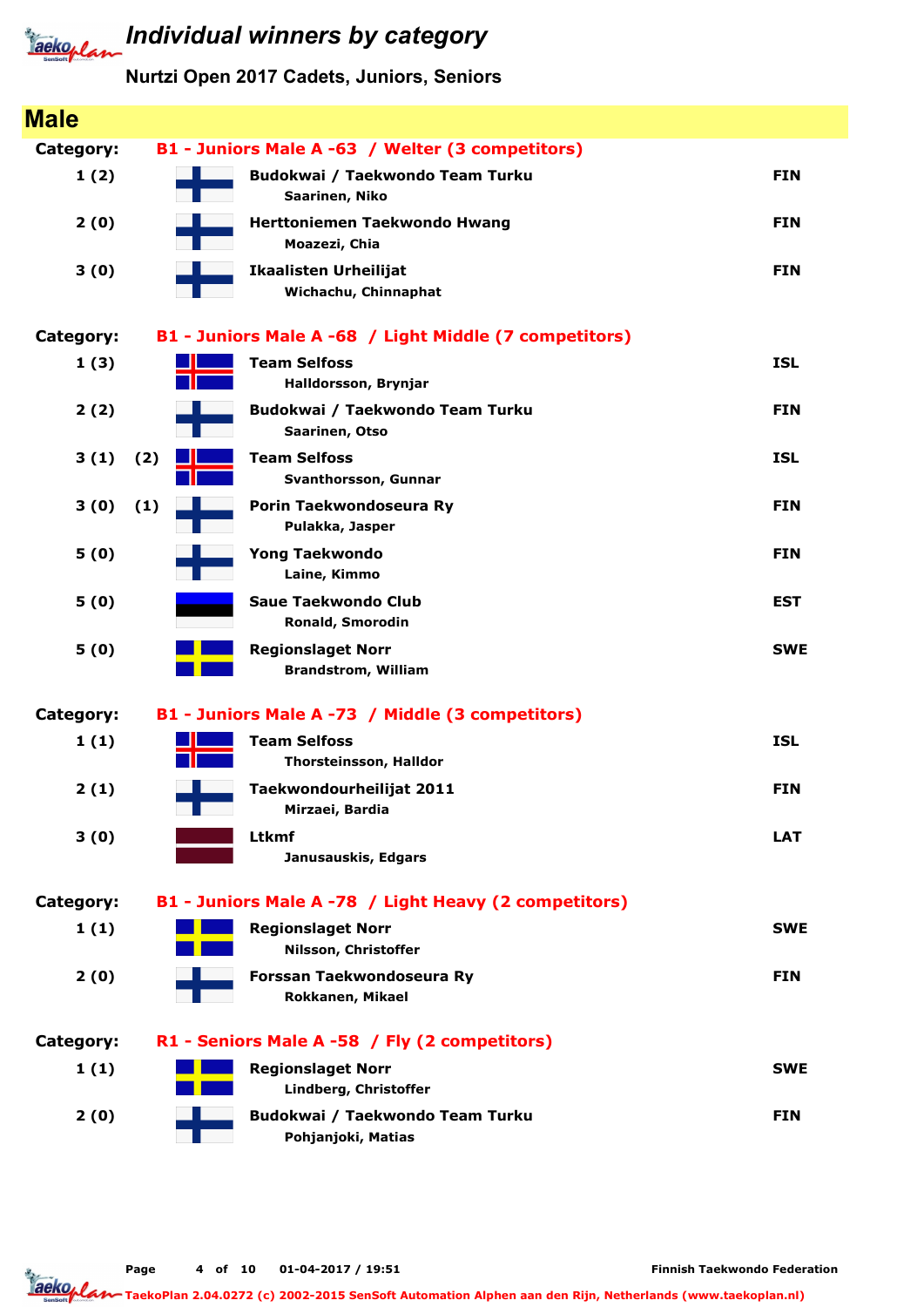### Nurtzi Open 2017 Cadets, Juniors, Seniors

| <b>Male</b> |     |                                                            |            |
|-------------|-----|------------------------------------------------------------|------------|
| Category:   |     | R1 - Seniors Male A -63 / Bantam (4 competitors)           |            |
| 1(2)        |     | <b>Regionslaget Norr</b><br>Hashemi, Said                  | <b>SWE</b> |
| 2(1)        |     | <b>Regionslaget Norr</b><br><b>Blom, Max</b>               | <b>SWE</b> |
| 3(0)        | (1) | <b>Regionslaget Norr</b><br>Hammarsten, Clas               | <b>SWE</b> |
| 3(0)        | (2) | Taekwondourheilijat 2011<br>Leskinen, Sami                 | <b>FIN</b> |
| Category:   |     | R1 - Seniors Male A -68 / Feather (5 competitors)          |            |
| 1(2)        |     | <b>Regionslaget Norr</b><br>Bergh, Oskar                   | <b>SWE</b> |
| 2(2)        |     | <b>Saariston Taekwondo Park Ry</b><br>Dahl, Aatu           | <b>FIN</b> |
| 3(0)        |     | <b>Saue Taekwondo Club</b><br>Aleksandr, Galaktionov       | <b>EST</b> |
| 3(0)        | (1) | <b>Regionslaget Norr</b><br>Karlsson-Bjerkevall, Alexander | <b>SWE</b> |
| 5(0)        |     | <b>Regionslaget Norr</b><br>Lodin, Nicklas                 | <b>SWE</b> |
| Category:   |     | R1 - Seniors Male A -74 / Light (2 competitors)            |            |
| 1(1)        |     | <b>Regionslaget Norr</b><br>Karlsson-Bjerkevall, Tobias    | <b>SWE</b> |
| 2(0)        |     | <b>Saue Taekwondo Club</b><br>Daniil, Rogozkin             | <b>EST</b> |
| Category:   |     | R1 - Seniors Male A -80 / Welter (8 competitors)           |            |
| 1(3)        | 禱   | <b>Han Kuk</b><br><b>Beloqui Jimenez, Manuel</b>           | <b>ESP</b> |
| 2(2)        | (2) | <b>Herttoniemen Taekwondo Hwang</b><br>Lee, Sami           | <b>FIN</b> |
| 3(1)        |     | Forssan Taekwondoseura Ry<br>Haaksi, Tuomo                 | <b>FIN</b> |
| 3(1)        | (4) | <b>Team Selfoss</b><br>Petursson, Daniel Jens              | <b>ISL</b> |
| 5(0)        |     | Herttoniemen Taekwondo Hwang<br>Kuznetsov, Ivan            | <b>FIN</b> |
| 5(0)        | (3) | Vatado Ry<br>Reponen, Ville                                | <b>FIN</b> |
| 5(0)        |     | <b>Team Selfoss</b><br>Magnusson, Dadi                     | <b>ISL</b> |
| 5(0)        | (1) | <b>Team Selfoss</b><br>Eiriksson, Sigurjon                 | <b>ISL</b> |
|             |     |                                                            |            |

Finnish Taekwondo Federation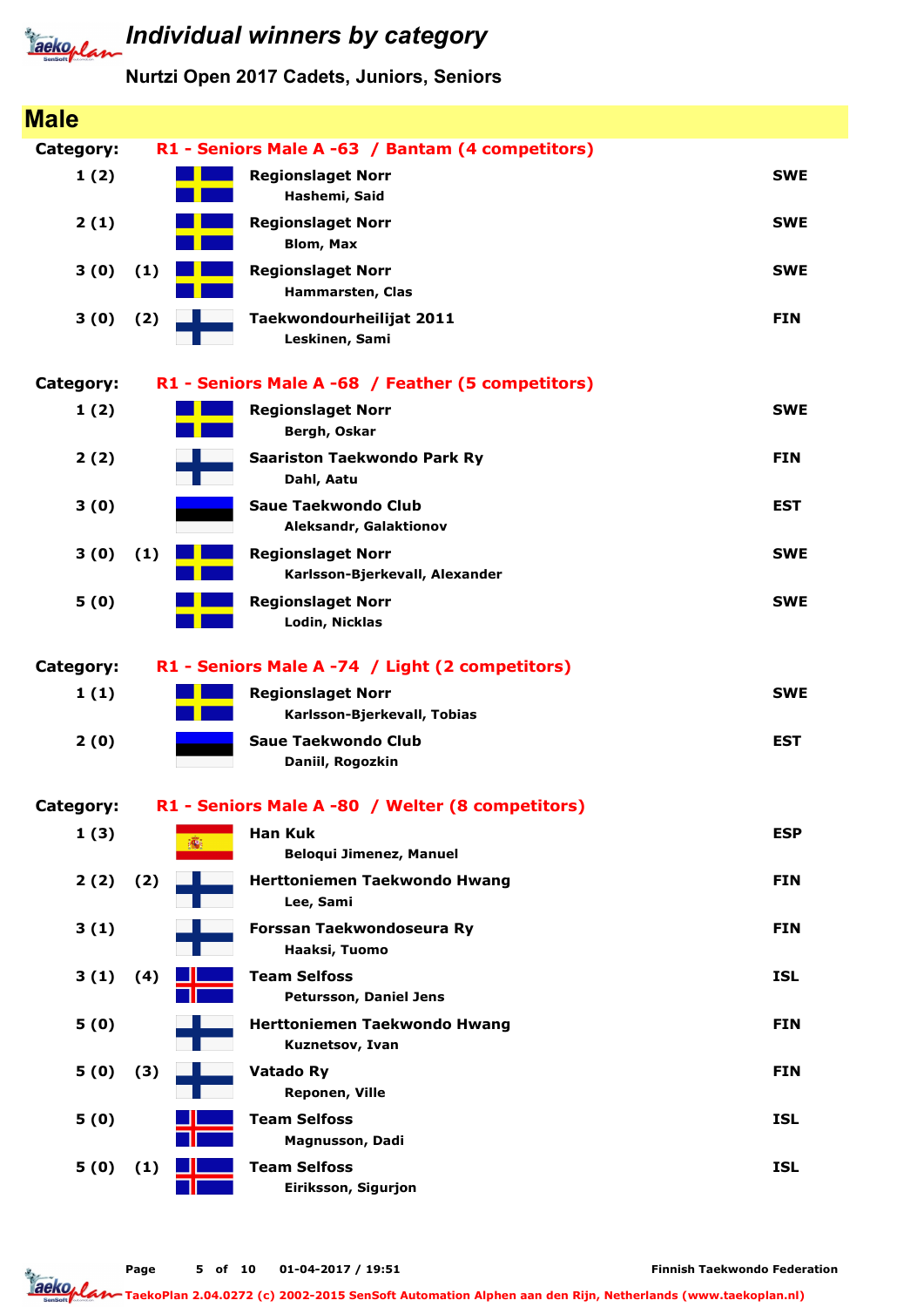

Nurtzi Open 2017 Cadets, Juniors, Seniors

| <b>Male</b> |                                                    |            |
|-------------|----------------------------------------------------|------------|
| Category:   | R1 - Seniors Male A +87 / Heavy (3 competitors)    |            |
| 1(2)        | Saariston Taekwondo Park Ry<br>Mantyniemi, Santeri | <b>FIN</b> |
| 2(0)        | <b>Team Selfoss</b><br><b>Hreinsson, Freyr</b>     | <b>ISL</b> |
| 3(0)        | <b>Regionslaget Norr</b><br>Mork, Alexander        | <b>SWE</b> |

Page 6 of 10 01-04-2017 / 19:51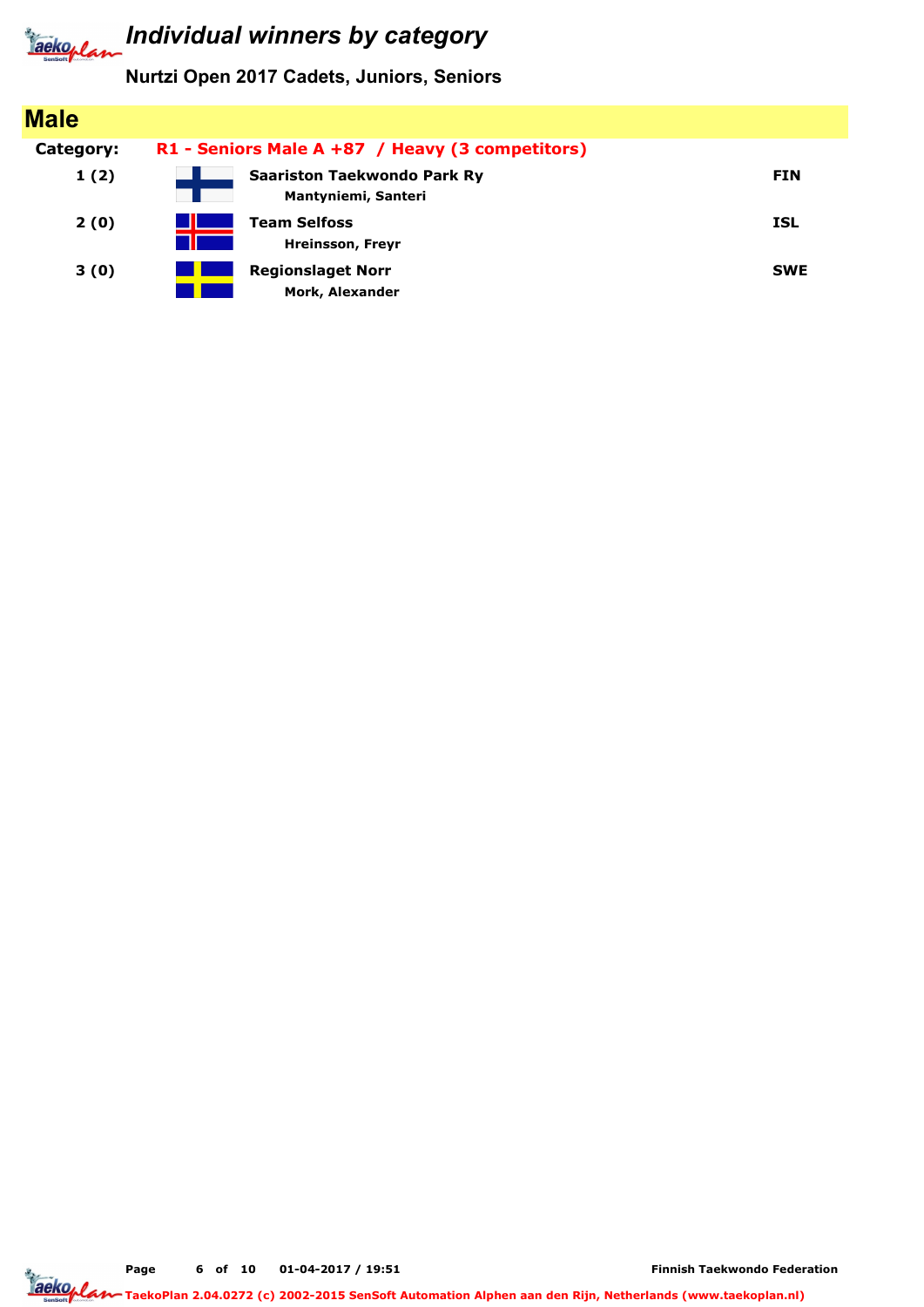

| <b>Female</b>    |     |                                                         |            |
|------------------|-----|---------------------------------------------------------|------------|
| Category:        |     | C1 - Cadets Female A -33 / Fly (7 competitors)          |            |
| 1(3)             |     | <b>Regionslaget Norr</b><br>Boden, Indra                | <b>SWE</b> |
| 2(2)             |     | <b>Saue Taekwondo Club</b><br>Charles, Eloura           | <b>EST</b> |
| 3(1)             |     | Taekwondourheilijat 2011<br>Kortelainen, Aino           | <b>FIN</b> |
| 3(0)             |     | <b>Doboksport Tampere</b><br>Tuomainen, Jemina          | <b>FIN</b> |
| 5(0)             |     | <b>Doboksport Tampere</b><br>Tiihonen, Viivi            | <b>FIN</b> |
| 5(0)             |     | Taekwondourheilijat 2011<br>Vettenniemi, Jenny          | <b>FIN</b> |
| 5(0)             |     | Porvoon Taekwondoseura Ry<br>Mankonen, Juuli            | <b>FIN</b> |
| <b>Category:</b> |     | C1 - Cadets Female A -41 / Feather (5 competitors)      |            |
| 1(2)             |     | Taekwondourheilijat 2011<br>Quinones, Sara              | <b>FIN</b> |
| 2(1)             |     | Loviisan Taekwondo Ry<br>Johansson, Emma                | <b>FIN</b> |
| 3(0)             |     | <b>Doboksport Tampere</b><br>Kangasalusta, Iris         | <b>FIN</b> |
| 3(1)             |     | Budokwai / Taekwondo Team Turku<br>Ilola, Nella         | <b>FIN</b> |
| 5(0)             |     | <b>Regionslaget Norr</b><br>Palhammar, Alicia           | <b>SWE</b> |
| Category:        |     | C1 - Cadets Female A -44 / Light (3 competitors)        |            |
| 1(2)             |     | <b>Regionslaget Norr</b><br>Strand, Wilma               | <b>SWE</b> |
| 2(0)             | (1) | <b>Regionslaget Norr</b><br><b>Wahlberg, Alicia</b>     | <b>SWE</b> |
| 3(0)             |     | <b>Yong Taekwondo</b><br>Kosonen, Emma                  | <b>FIN</b> |
| <b>Category:</b> |     | C1 - Cadets Female A -51 / Light middle (4 competitors) |            |
| 1(2)             |     | Tampereen Kumgang Taekwondo<br>Saarinen, Jenni          | <b>FIN</b> |
| 2(1)             |     | <b>Yong Taekwondo</b><br>Kosonen, Iida                  | <b>FIN</b> |
| 3(0)             |     | <b>Yong Taekwondo</b><br>Jussila, Marjut                | <b>FIN</b> |
| 3(0)             |     | <b>Regionslaget Norr</b><br>Beraki, Sabina              | <b>SWE</b> |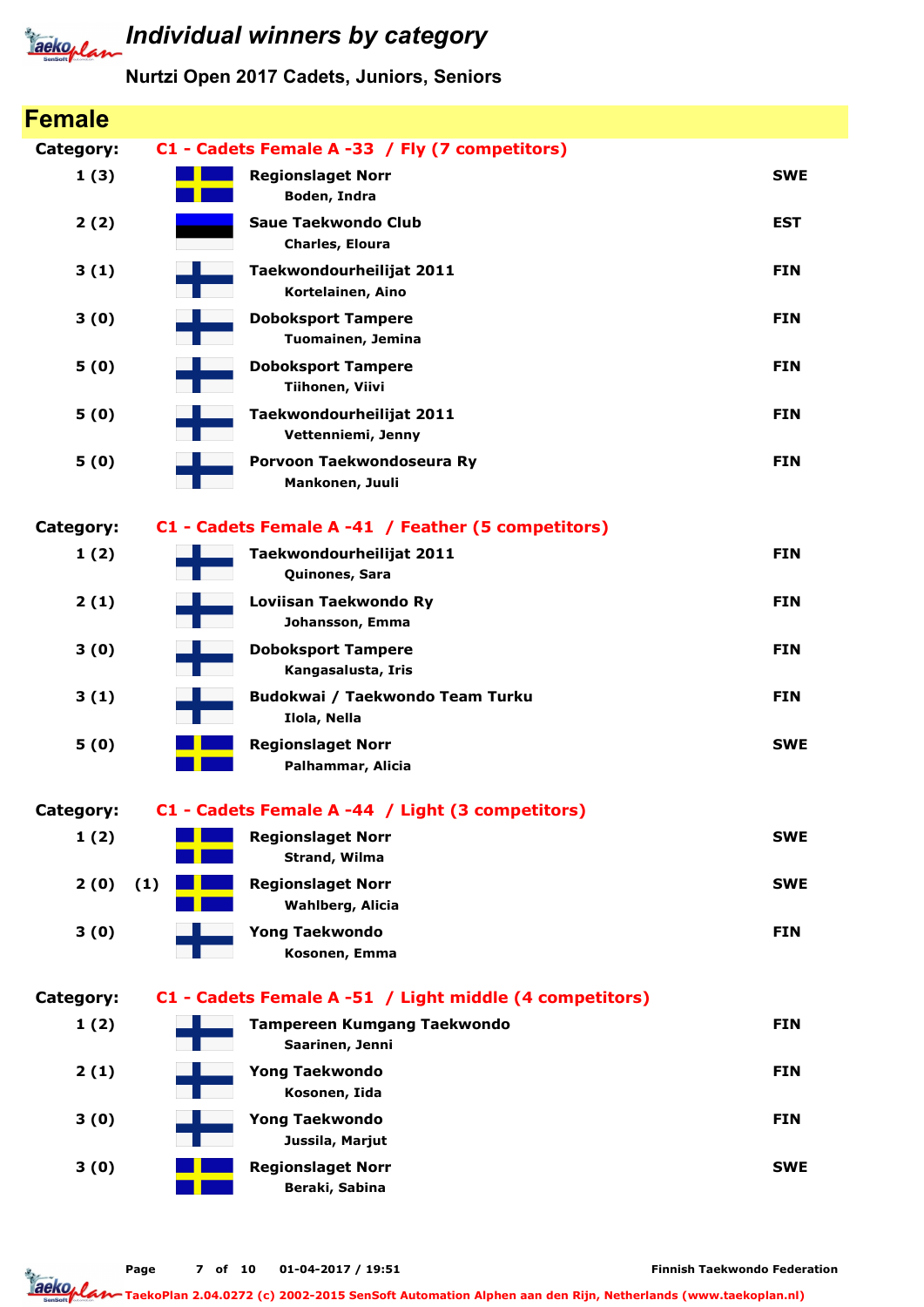

| <b>Female</b>    |                                                          |            |
|------------------|----------------------------------------------------------|------------|
| <b>Category:</b> | B1 - Juniors Female A -44 / Fly (2 competitors)          |            |
| 1(1)             | Budokwai / Taekwondo Team Turku<br>Tammila, Ida          | <b>FIN</b> |
| 2(0)             | <b>Saue Taekwondo Club</b><br>Jana, Sumilova             | <b>EST</b> |
| <b>Category:</b> | B1 - Juniors Female A -49 / Feather (6 competitors)      |            |
| 1(2)             | Taekwondourheilijat 2011<br>Holopainen, Tuikku           | <b>FIN</b> |
| 2(2)             | <b>Regionslaget Norr</b><br>Arslanova, Rozalinda         | <b>SWE</b> |
| 3(1)             | <b>Saue Taekwondo Club</b><br>Diana, Galaktionova        | <b>EST</b> |
| 3(0)             | Budokwai / Taekwondo Team Turku<br>Kaeophet, Supatcha    | <b>FIN</b> |
| 5(0)             | <b>Yong Taekwondo</b><br>Sainio, Sofia                   | <b>FIN</b> |
| 5(0)             | Forssan Taekwondoseura Ry<br><b>Tottola, Veera</b>       | <b>FIN</b> |
| <b>Category:</b> | B1 - Juniors Female A -52 / Light (6 competitors)        |            |
| 1(2)             | Taekwondourheilijat 2011<br>Lahti, Emilia                | <b>FIN</b> |
| 2(2)             | <b>Regionslaget Norr</b><br>Eriksson, Sanna              | <b>SWE</b> |
| 3(1)             | <b>Tampereen Kumgang Taekwondo</b><br>Lehto, Sini        | <b>FIN</b> |
| 3(0)             | (1)<br><b>Yong Taekwondo</b><br>Palmen, Nette            | <b>FIN</b> |
| 5(0)             | <b>Saue Taekwondo Club</b><br>Sofia, Samoilova           | <b>EST</b> |
| 5(0)             | <b>Action Sport Center</b><br>Vuori, Kia                 | <b>FIN</b> |
| Category:        | B1 - Juniors Female A -59 / Light Middle (4 competitors) |            |
| 1(2)             | <b>Yong Taekwondo</b><br>Azboy, Evin                     | <b>FIN</b> |
| 2(1)             | <b>Saue Taekwondo Club</b><br>Anete-Alice, Orumaa        | <b>EST</b> |
| 3(0)             | Herttoniemen Taekwondo Hwang<br>(1)<br>Muikku, Jessica   | <b>FIN</b> |
| 3(0)             | Toijalan Taekwondo - Chun<br>(2)<br>Juvonen, Emma        | <b>FIN</b> |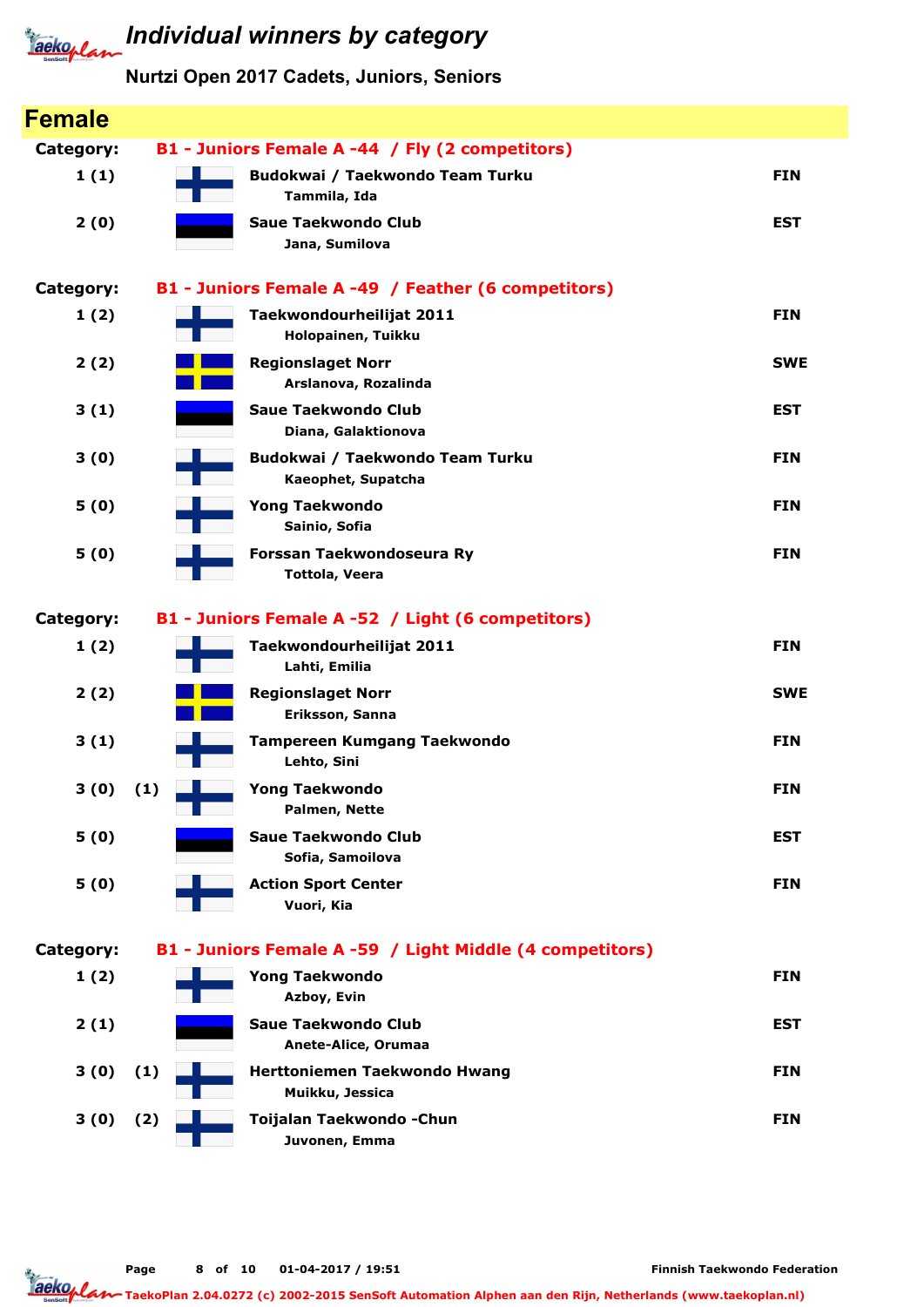

| <b>Female</b> |     |                                                           |            |
|---------------|-----|-----------------------------------------------------------|------------|
| Category:     |     | B1 - Juniors Female A -63 / Middle (3 competitors)        |            |
| 1(1)          |     | <b>Malmin Taekwondo Ry</b><br>Boughrara, Chaimaa          | <b>FIN</b> |
| 2(1)          |     | <b>Regionslaget Norr</b><br>Ahmadi, Massoma               | <b>SWE</b> |
| 3(0)          |     | Budokwai / Taekwondo Team Turku<br>Kurkela, Nea-Anna      | <b>FIN</b> |
| Category:     |     | B1 - Juniors Female A +68 / Heavy (3 competitors)         |            |
| 1(1)          |     | Eurowon Jyvaskyla<br>Khazari, Amal                        | <b>FIN</b> |
| 2(1)          |     | Toijalan Taekwondo - Chun<br>Ruuska, Jenna                | <b>FIN</b> |
| 3(0)          |     | <b>Regionslaget Norr</b><br>Nilsson, Emilia               | <b>SWE</b> |
| Category:     |     | R1 - Seniors Female A -49 / Fly (3 competitors)           |            |
| 1(1)          |     | <b>Taekwondo Nurmijarvi</b><br><b>Toivonen, Elisa</b>     | <b>FIN</b> |
| 2(1)          | ╳   | Ahi Yehuda TKD, Jerusalem<br>Ofer, Mor                    | <b>ISR</b> |
| 3(0)          |     | <b>Saue Taekwondo Club</b><br>Galaktionova, Diana.        | <b>EST</b> |
| Category:     |     | R1 - Seniors Female A -62 / Light (9 competitors)         |            |
| 1(3)          | (1) | <b>Espoo Hwarang Team Ry</b><br>Harkonen, Helmi           | <b>FIN</b> |
| 2(2)          |     | <b>Action Sport Center</b><br><b>Manninen, Jasmin</b>     | <b>FIN</b> |
| 3(1)          | (2) | Herttoniemen Taekwondo Hwang<br>Muikku, Piia              | <b>FIN</b> |
| 3(1)          |     | <b>Malmin Taekwondo Ry</b><br><b>Boughrara, Chahrazed</b> | <b>FIN</b> |
| 5(0)          |     | Budokwai / Taekwondo Team Turku<br>Narhi, Roosa           | <b>FIN</b> |
| 5(0)          |     | Forssan Taekwondoseura Ry<br>Oinas, Paivi                 | <b>FIN</b> |
| 5(1)          |     | <b>Team Selfoss</b><br>Hrolfsdottir, Kristin              | <b>ISL</b> |
| 5(0)          |     | Loviisan Taekwondo Ry<br>Fredriksson, Laura               | <b>FIN</b> |
| 9(0)          |     | Porin Taekwondoseura Ry<br>Heinonen, Henrika              | <b>FIN</b> |